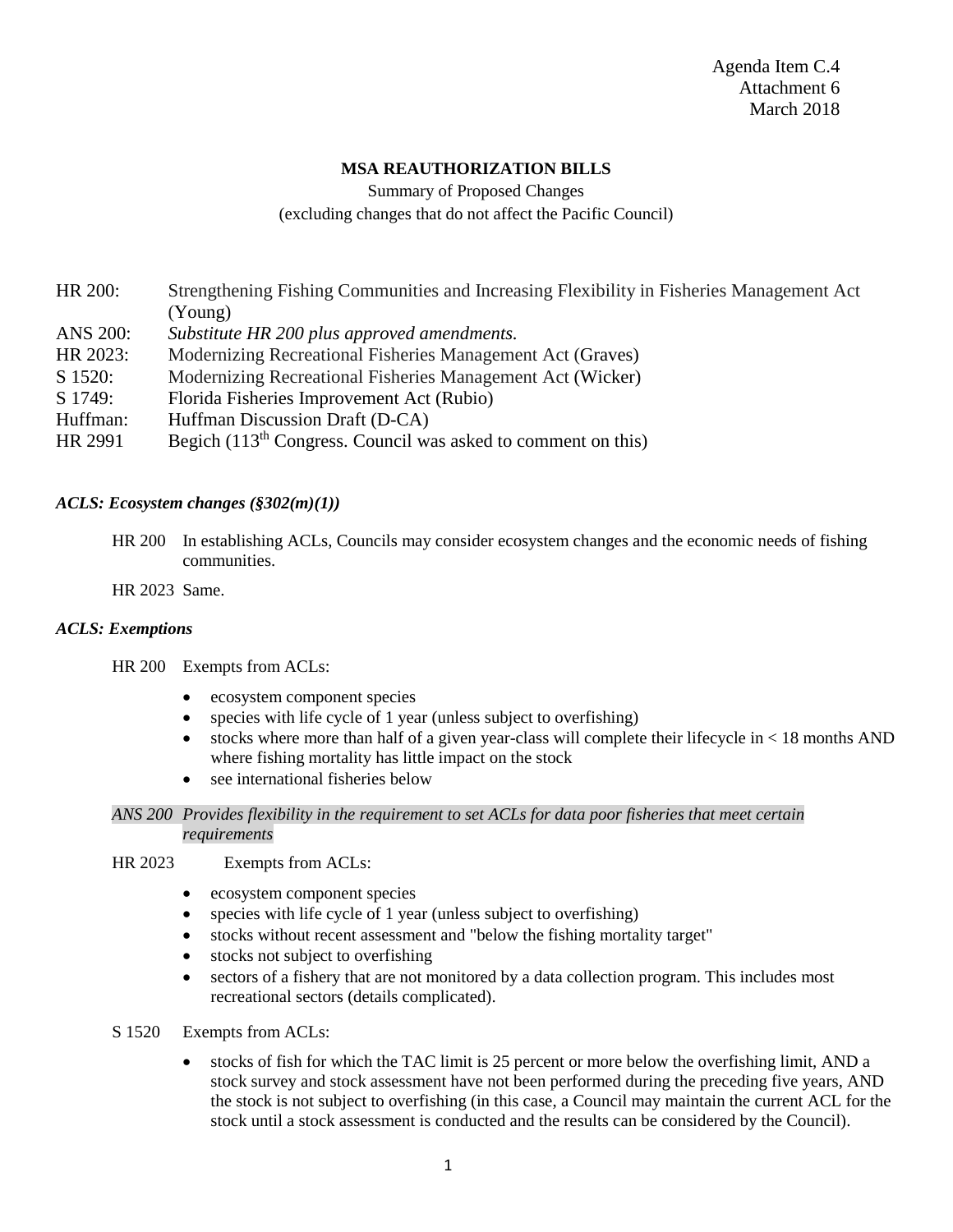## S 1748 Exempts from ACLs:

- stocks with a mean life cycle of 12 months or less, unless subject to overfishing
- species where the vast majority of spawning and recruitment occurs beyond State waters and the exclusive economic zone, unless subject to overfishing
- see below for international stocks.

Huffman Exempts from ACLs:

- ecosystem component species
- species that have a natural life cycle of approximately 1 year (unless subject to overfishing/depleted, or likely to become overfished/depleted).

Huffman Councils may account for relevant economic, social, and ecological factors in establishing the annual catch limits for a fishery as long as these actions remain consistent with the definition of "optimum."

- S 2991 ACL exemptions:
	- Stocks with a mean life cycle of 18 months or less
	- Species where *all* spawning and recruitment occur beyond state waters and the EEZ, unless overfished
	- Must be consistent with National Standards and rebuilding

## *ACLS: International Fisheries (§302(m)(1))*

- HR 200 ACLs may take into account management measures under international agreements in which the US participates; fishing for the species outside the EEZ, and the life-history characteristics of the species that are not subject to the jurisdiction of the Council. No ACL is required for transboundary stocks where activities by another country may hinder U.S. conservation efforts, when there is no informal agreement. If an ACL is developed for that species, it shall take into account fishing outside the EEZ that is not subject to the jurisdiction of the Council.
- S 1748 Same.
- Huffman ACLs may take into account management measures under international agreements in which the US participates; fishing for the species outside the EEZ, and the life-history characteristics of the species that are not subject to the jurisdiction of the Council.

## *ACLS: Recreational Fisheries (§407(d))*

- HR 2023 Deletes this section, which requires GMFMC to establish separate red snapper quotas for recreational and commercial sectors. Appears to be related to effort (in other sections) to exempt recreational fisheries from ACLs.
- *ANS 200 Similar; does not affect PFMC.*

S 1520 Same.

## *ACLS: Stock Complexes (§302(m)(4))*

HR 200 Councils may establish ACLs for stock complexes, and ACLs for "each year in any continuous period that is not more than three years in duration."

S 1520 Same.

HR 2023 Same.

Huffman Councils may establish ACLs for a stock complex if that ACL prevents overfishing on all species in the complex; ACLs may be set for up to three years.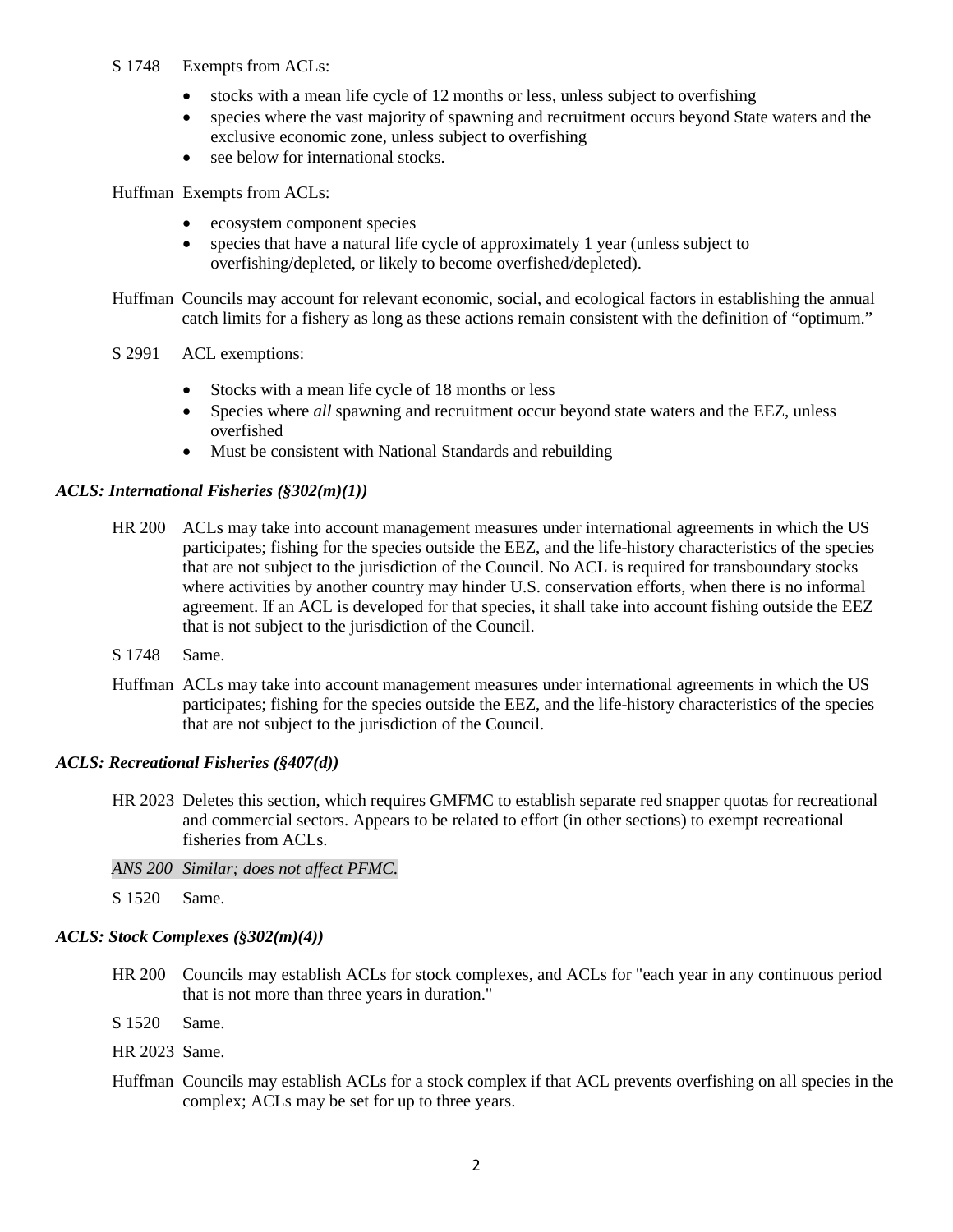#### *Administrative Adjudication*

S 2991 Administrative functions may be performed by another agency (other than Commerce) on a reimbursable basis (S 2991, page 28).

#### *Agency Procedures*

S 2991 Secretary must revise and update agency procedures as under 304(i) mandate.

## *Allocation in Mixed-Use Fisheries*

- *ANS 200 Calls for the National Academy of Sciences to study allocation in mixed-use fisheries in the South Atlantic and Gulf regions, and requires SAFMC and GMFMC to review allocations within two years and every 5 years after (from S 1748).*
- S 2991 Similar to ANS 200, but for all Councils.

### *Alternative Management Measures §302(h)(8)\**

- HR 200 Councils may use "alternative fishery management measures in a recreational fishery (or the recreational component of a mixed-use fishery) in developing a fishery management plan, including extraction rates, fishing mortality targets, and harvest control rules, in developing a fishery management plan, plan amendment, or proposed regulations."
- HR 2023 Same as HR 200, but adds traditional and cultural practices of native communities. Such approaches currently allowed, but main feature seems to be a lack of hard cap on catch. Calls for Commerce to submit a report summarizing the alternative fishery management measures each Council plans to implement in mixed-use fisheries.
- S 1520 Same as HR 2023 except for report to Congress.
- S 1748 Essentially the same as HR 200. Councils may use "alternative fishery management measures in a recreational fishery (or the recreational component of a mixed-use fishery), including extraction rates, fishing mortality, and harvest control rules…"
- Huffman Essentially the same as HR 200.
- S 2991 Same as 1748; similar to HR 200.

#### *Bycatch*

Huffman Requires each Council to develop and implement a plan for reducing bycatch in the region under the authority of that Council which will prioritize the reduction of bycatch of those species with high ecological, economic, or cultural importance. This plan would need to include quantitative and measurable milestones for decreasing bycatch and would need to include conservation and management measures to implement the plan. Within two years after the plan is completed, each Council must amend its fishery management plans as necessary and appropriate. (Section 204) In addition, the Secretary must review these new plans at least every five years, and if there is not adequate progress, the Secretary must recommend plan revisions which the Council must consider (Section 206).

#### *Capitol Construction Funds*

- S 1748 Makes fisheries facilities (such as processors) and aquaculture facilities eligible for capital construction funds.
- S 2991 Same as S 1748.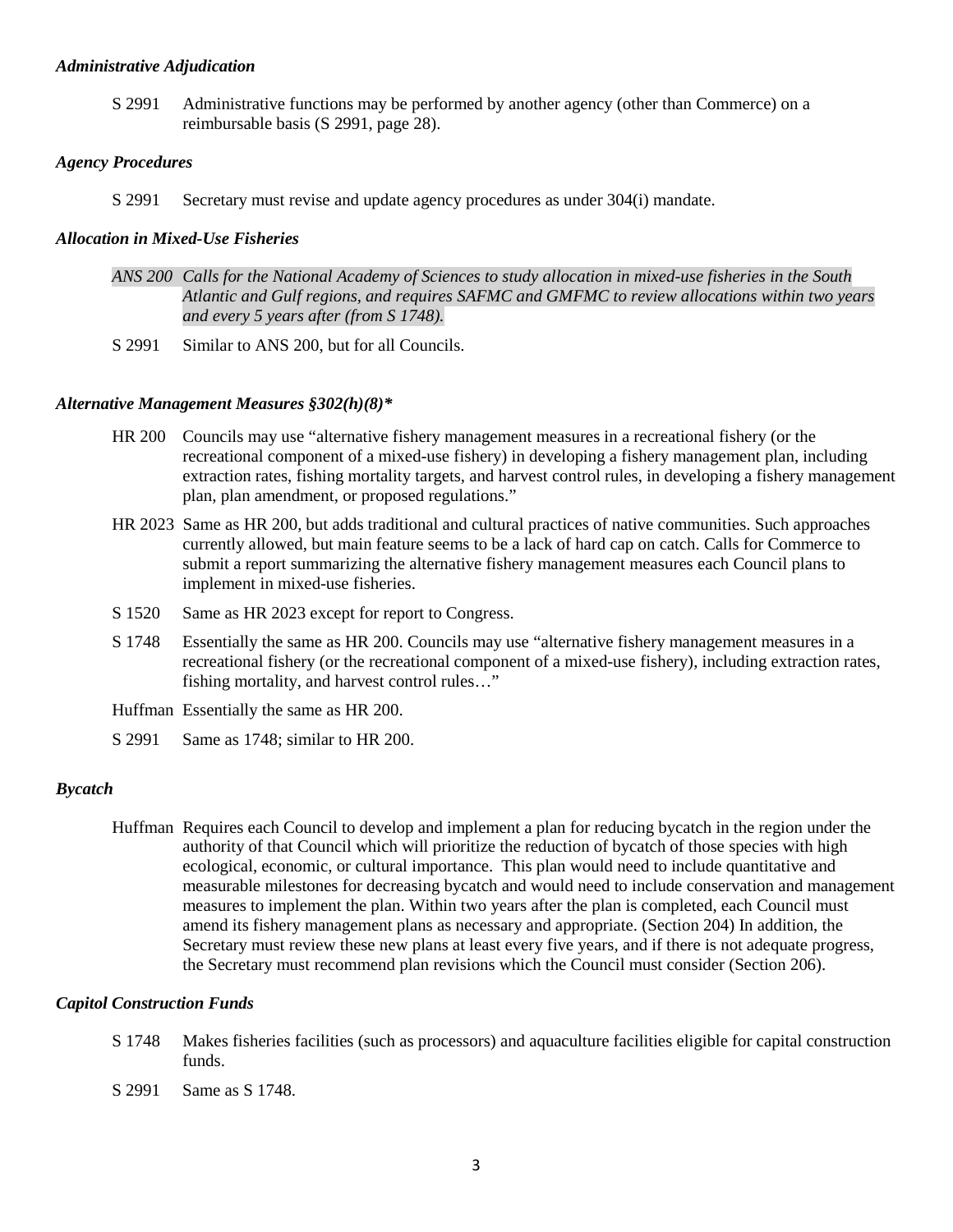## *Cooperative Research*

HR 200 Notes that "Fisheries management is most effective when it incorporates information provided by governmental and nongovernmental sources, including State and Federal agency staff, fishermen, fishing communities, universities, and research institutions. As appropriate, such information should be considered the best scientific information available and form the basis of conservation and management measures as required by this Act." Requires Secretary to publish plan for implementing cooperative research program (318(a)). Secretary shall publish guidelines to facilitate greater incorporation of data from non-governmental sources, including fishermen, fishing communities, universities, etc. (404(g), new section).

## *ANS 200 Adds requirement for a report to Congress. Removes requirement that Councils use all data or explain why it was not used.*

- S 2991 Similar to HR 2023, 200. The Secretary and SSCs shall develop a report on incorporation of data, analysis, stock assessments, and surveys from nongovernmental sources, including fishermen, fishing communities, universities, and research institutions, into fisheries management decisions. (No time frame specified)
- HR 2023 Similar to HR 200. The Secretary and SSCs shall develop a report on incorporation of data from nongovernmental sources (fishermen, fishing communities, universities, etc.) into fisheries management decisions. Report to be submitted to Congress within one year after the Act passes. Should identify types of data, especially concerning recreational fishing, that can be used, set standards for its collection and use, provide recommendations for data collection data and use to improve accuracy of stock assessments, and consider establishing a registry of persons submitting data, etc.
- S 1520 Same as HR 2023.
- S 1748 Similar to HR 200 and HR 2023.
- Huffman Like HR 200, requires the Secretary and Councils, within one year of enactment, to publish a plan for implementing and conducting the cooperative research and management program already required under section 318 of the Act. Same plan requirements as HR 200. Also requires that each Council provide a prioritized list of research and management needs to the Secretary each year.
- Huffman Requires Secretary, when funding, to focus on expanded use of electronic catch reporting programs and technology, and improving the use of monitoring and observer coverage through the expanded use of electronic monitoring devices and satellite tracking systems. Also authorizes Secretary to accept and use funding from other Federal agencies, academic institutions, persons, including fishery participants, and non-governmental organizations to expand cooperative fisheries research and management efforts. Allows Secretary to allocate funds from the Fisheries Conservation and Management Fund to a specific project or region regardless of the existing restrictions if the funds were identified by the Council that designated them for inclusion in the fund or if another source of the funds deposited those funds into the account for that specific project or region.

#### *Cost Reduction/Monitoring/Enforcement*

- HR 200 Within 1 year, Commerce shall submit a report to Congress that identifies the monitoring & enforcement goals for each fishery; identifies methods to accomplish those goals, including human observers, electronic monitoring, and VMS; certifies which are most cost effective; and explains why such most-cost-effective methods are not required, if applicable.
- S 2991 Establishes a Fisheries Enforcement Fund under the Treasury where fines, etc. are deposited and which the Secretary may spend on certain management and science-related activities. (S 2991 page 27)

## *Data – Modernizing*

Huffman Section 304 ("Modernizing Fisheries Data Collection and Storage") requires the Secretary, with Councils and nongovernmental entities, to implement the use of video survey technologies and the extended use of acoustic survey technologies. Secretary must enter into an agreement with the United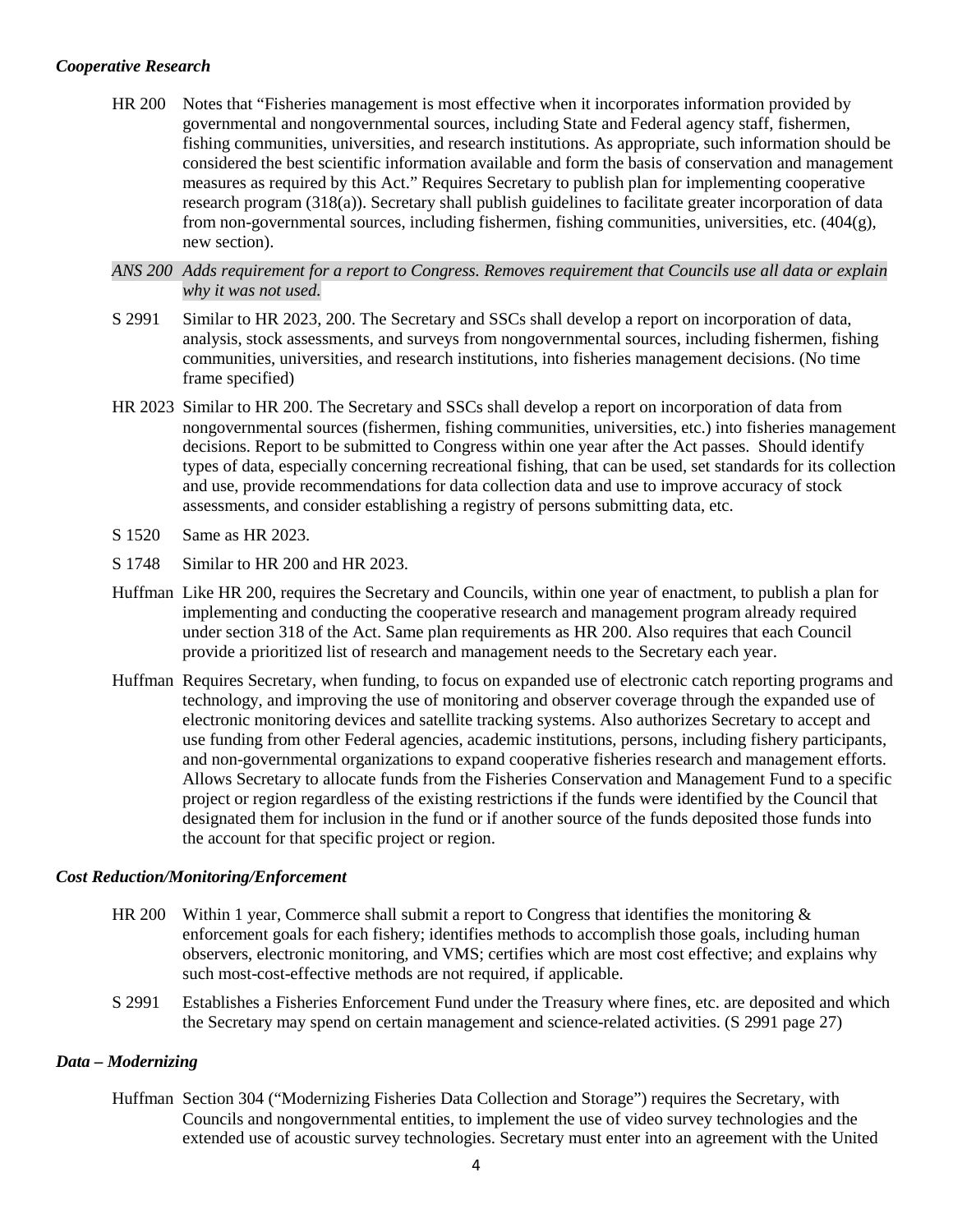States Digital Service (Service) within 90 days of enactment which would require the Service to make recommendations to modernize and streamline NMFS' fishery data collection, processing, analysis and storage systems. The Service would be allowed access to all NMFS' data collection and storage systems to allow modernization. Secretary, Councils must consider and implement changes. Secretary must report to Congress one year after enactment and every two years after that.

S 2991 Adds a "sense of Congress" statement in favor of electronic monitoring. Within 2 years, Councils/Commerce must assess fishery-dependent data needs and develop recommendations for an integrated data collection program to gather and analyze data required for fisheries management. Includes details about which types of EM can be best used in which fisheries, and system of fees required to support integrated data collection program. Lays out details of plans. Council to amend FMPs within four years.

## *Definitions: Catch Share/LAPP (Section 3)*

- HR 200 The term catch share means any fishery management program that allocates a specific percentage of the total allowable catch for a fishery, or a specific fishing area, to an individual, cooperative, community, processor, representative of a commercial sector, or regional fishery association established in accordance with section  $303A(c)(4)$ , or other entity.
- *ANS 200 LAPP defined as "a program that meets the requirements of Section 303A of the Magnuson-Stevens Fishery Conservation and Management Act."*
- S 1520 The term limited access privilege program means a program that meets the requirements of section 303A of the MSA.

## *Definitions: Depleted and Overfished (Section 3)*

- HR 200 Defines "depleted" as "with respect to a stock of fish or stock complex, that the stock or stock complex has a biomass that has declined below a level that jeopardizes the capacity of the stock or stock complex to produce maximum sustainable yield on a continuing basis."
- Huffman Adds "The term 'overfished or otherwise depleted' means, with respect to a stock or stock complex, that its biomass has declined below the level at which the capacity of the stock or stock complex to produce maximum sustainable yield on a continuing basis has been jeopardized.''
- Huffman Edits definition of "overfishing": "The terms "overfishing" and "overfished" mean a rate or level of fishing mortality that jeopardizes the capacity of a fishery to produce the maximum sustainable yield on a continuing basis."
- S 2991 Defines "depleted" and "depletion" as "…the stock is of a size that jeopardizes the capacity of the fishery to produce the maximum sustainable yield on a continuing basis."

#### *Definitions: Ecosystem Component Species*

- HR 200 Defines ecosystem component species as a non-target, incidentally harvested stock, OR such a stock that is not subject to overfishing or depleted, and not likely to become overfished. This could include a large number of PFMC-managed stocks currently subject to ACLs, depending on NMFS interpretation.
- HR 2023 Same.
- Huffman EC species defined as "a stock of fish that a Council or Secretary has determined does not require conservation and management, but has determined should be listed in a fishery management plan in order to achieve ecosystem management objectives."

#### *Definitions: Other (Section 3)*

*ANS 200 EFH "shall not include any area previously covered by land or a fresh water environment in a State where the average annual land loss of such State during the 20 years before the date of the enactment of the Strengthening Fishing Communities and Increasing Flexibility in Fisheries Management Act exceeds 10 square miles." (Graves amendment)*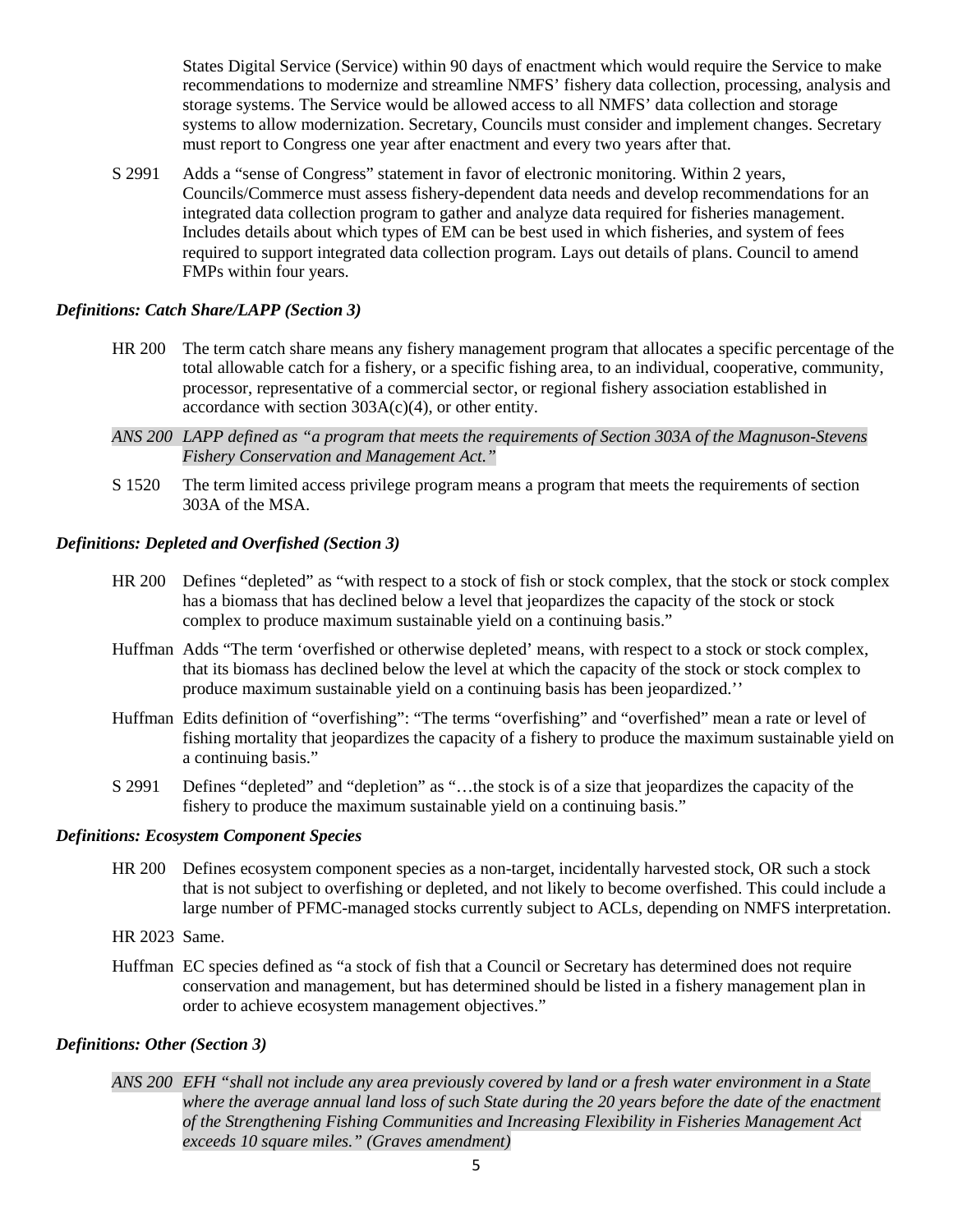- HR 200 Defines "stock assessment," "subsistence fishing," "tuna species."
- *ANS 200 Defines "mixed use fishery" as a Federal fishery in which two or more of the following occur: recreational fishing, charter fishing, and commercial fishing.*
- S 1520 Defines "appropriate committees of Congress" as the Committee on Commerce, Science, and Transportation of the Senate; and the Committee on Natural Resources of the House of Representatives. Defines Council (not controversial). Defines mixed-use fishery as a Federal fishery in which two or more of the following occur: recreational, charter, or commercial fishing.
- Huffman Adds: "The term 'marine aquaculture' means the propagation and rearing of aquatic species in controlled or selected environments in the exclusive economic zone and other marine waters." [in paragraph (16), in the matter following subparagraph (D), by adding at the end the following ''Such term does not include marine aquaculture.''. .]
- Huffman Defines subsistence fishing as "fishing in which the fish harvested are intended for customary and traditional uses, including for direct personal or family consumption as food or clothing; for the making or selling of handicraft articles out of nonedible byproducts taken for personal or family consumption, for barter, or sharing for personal or family consumption; and for customary trade." (Goes on to define family, barter, etc.).
- Huffman Defines "habitat areas of particular concern" as specific types or areas of habitat within essential fish habitat that are of particular concern based on one or more of the following considerations: (A) The importance of the ecological function provided by the habitat, including for maintaining and restoring the biomass, demographic, spatial and genetic characteristics of fish populations; (B) The extent to which the habitat is sensitive to human-induced environmental degradation; (C) Whether, and to what extent, human activities currently, or are anticipated to result in an adverse effect to the habitat; (D) The rarity of the habitat type.
- Huffman Defines "forage fish" as any low-trophic level fish that, throughout their life cycle, contribute significantly to the diets of other fish, marine mammals, or birds and that serve as a conduit for energy transfer from lower to higher trophic levels.

#### *Depleted vs. Overfished*

HR 200 Replaces "overfished" with "depleted" throughout.

Huffman Replaces "overfished" with "overfished and otherwise depleted" wherever it is found.

S 2991 Uses "overfished or otherwise depleted"

## *Depletion: Causes (§304(e)(1))*

HR 200 Calls for Report to Congress to distinguish between fish that are depleted due to fishing, and those that are depleted for other reasons.

## *Disasters: Cost of Recovery §312(a)*

- HR 200 Requires the Secretary of Commerce to make a decision regarding a disaster relief request within 90 days, and to publish the estimated cost of recovery from a fishery resource disaster no later than 30 days after the disaster determination is made.
- S 1748 Requires the Secretary to make a decision regarding a disaster relief request within 90 days after the Secretary receives an estimate of the economic impact of the fishery disaster.
- Huffman Requires the Secretary of Commerce to make a decision regarding a disaster relief request within 120 days, and to publish the estimated cost of recovery from a fishery resource disaster no later than 30 days after the disaster determination is made. The estimate must include financial impacts to the broader seafood economy and coastal communities and not limited to harvesters, processor, charter fishing companies, ports and related infrastructure owners, service providers, and seafood shipping companies. Also changes the way fisheries disaster funds appropriations are scored.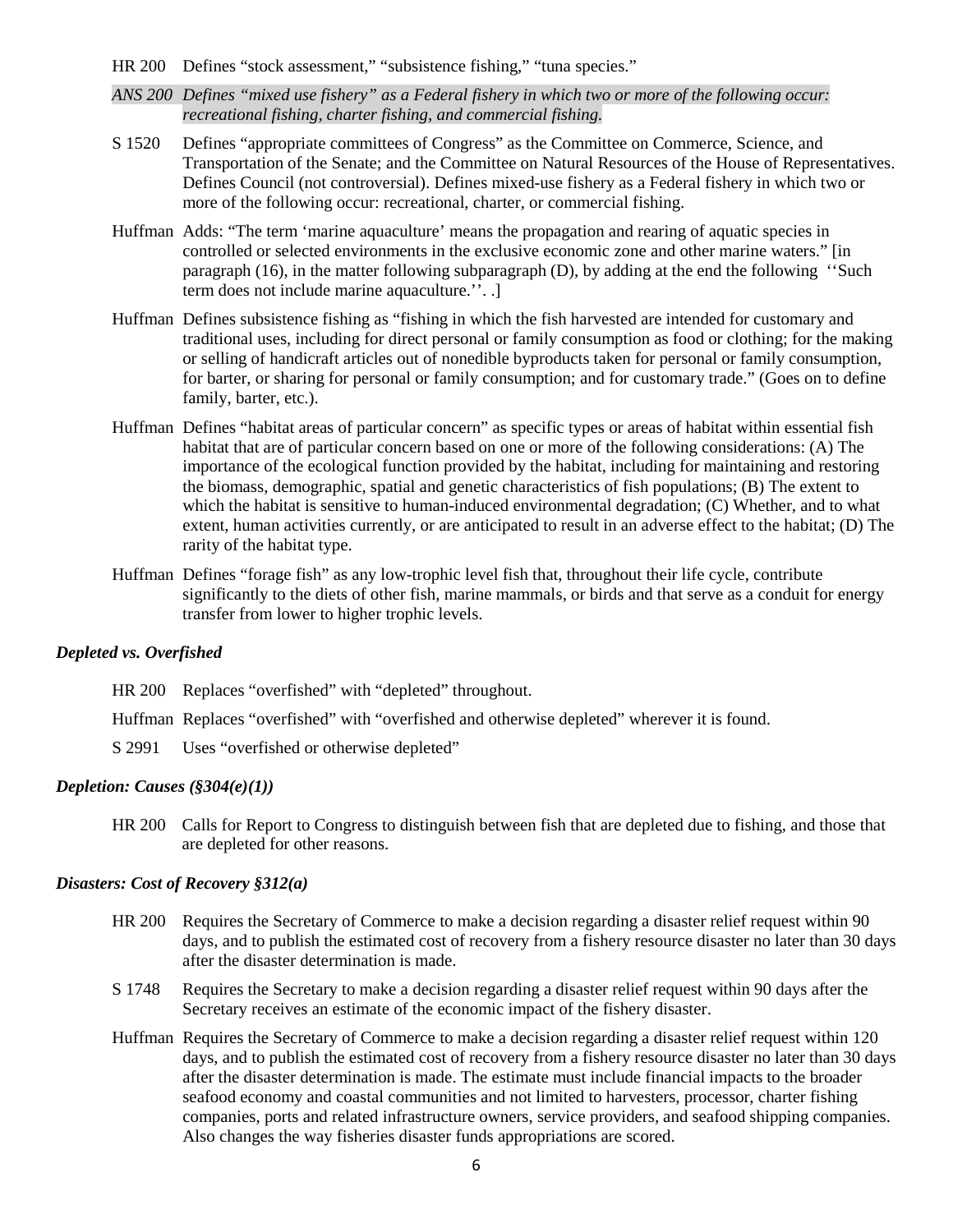S 2991 Requires the Secretary of Commerce to make a decision regarding a disaster relief request within 90 days.

## *Ecosystems and Ecosystem-Based Management*

Huffman Amends Findings (#9) to read as follows: "One of the greatest long-term threats to the viability of commercial and recreational fisheries is the continuing degradation of marine ecosystems, including the loss of marine, estuarine, and other aquatic habitats. Habitat and ecosystem considerations should receive increased attention for the conservation and management of fishery resources of the United States."

States that it is the sense of Congress that "healthy fisheries and the coastal economies they support depend upon healthy marine ecosystems" and that "applying ecosystem science to fisheries decisionmaking reduces management uncertainty and increases the resiliency of valuable fish stocks" and that "the National Marine Fisheries Service should continue to refine and implement ecosystembased approaches to the management of marine fishery resources." (Section 208)

Amends section 305 (a) of the Act to prohibit the Secretary from authorizing the development of any new fishery not currently on the List of Fisheries unless the Secretary determines that the fishery's ecosystem impacts have been analyzed. This section further notes that this prohibition will not restrict the requirements for the experimental fishing permit process also under this section of the Act.

S 2991 Adds reference to marine ecosystems to findings. Also adds ecosystem-based fishery management as a topic for the Council training program.

Also see "new fisheries," below.

### *Electronic Monitoring (see also data)*

- HR 200 In funding cooperative research, Secretary shall prioritize electronic catch reporting systems, improved monitoring & observer programs through technology. (318(c))
- HR 2023 Secretary shall prioritize electronic data collection in regard to improving MRIP.

S 1520 Same as HR 2023.

## *Emergency Actions §305(c)(3)(b)*

HR 200 Emergency actions shall remain in effect for up to two years (as opposed to 180 days).

## *Essential Fish Habitat*

- Huffman Each Council must develop and implement a plan to protect and recover essential fish habitat in the region under the authority of the Council. This plan would need to include quantitative and measurable milestones and goals for increasing the quality and quantity of such habitat and would need to include conservation and management measures to implement the plan. Within two years after the plan is completed, each Council must amend its fishery management plans as necessary and appropriate. (Section 204) In addition, the Secretary must review these new plans at least every five years, and if there is not adequate progress, the Secretary must recommend plan revisions which the Council must consider (Section 206).
- Huffman Each Council must review its designations of EFH and HAPCs at routine intervals not to exceed 5 years and base these reviews on new scientific evidence or other relevant information. This section would require each Council to amend its fishery management plans as necessary and appropriate.
- Huffman If the Secretary determines that an action undertaken by a State or Federal agency could adversely affect EFH or any stock of fish, the Secretary would be required to recommend measures that could be taken to avoid the adverse effects on such habitat or, to the extent that adverse impacts cannot be avoided, measures to mitigate or offset such effects. (Currently the Secretary is required to recommend measures that can be taken to conserve such habitat.) The Federal agency must ensure that any action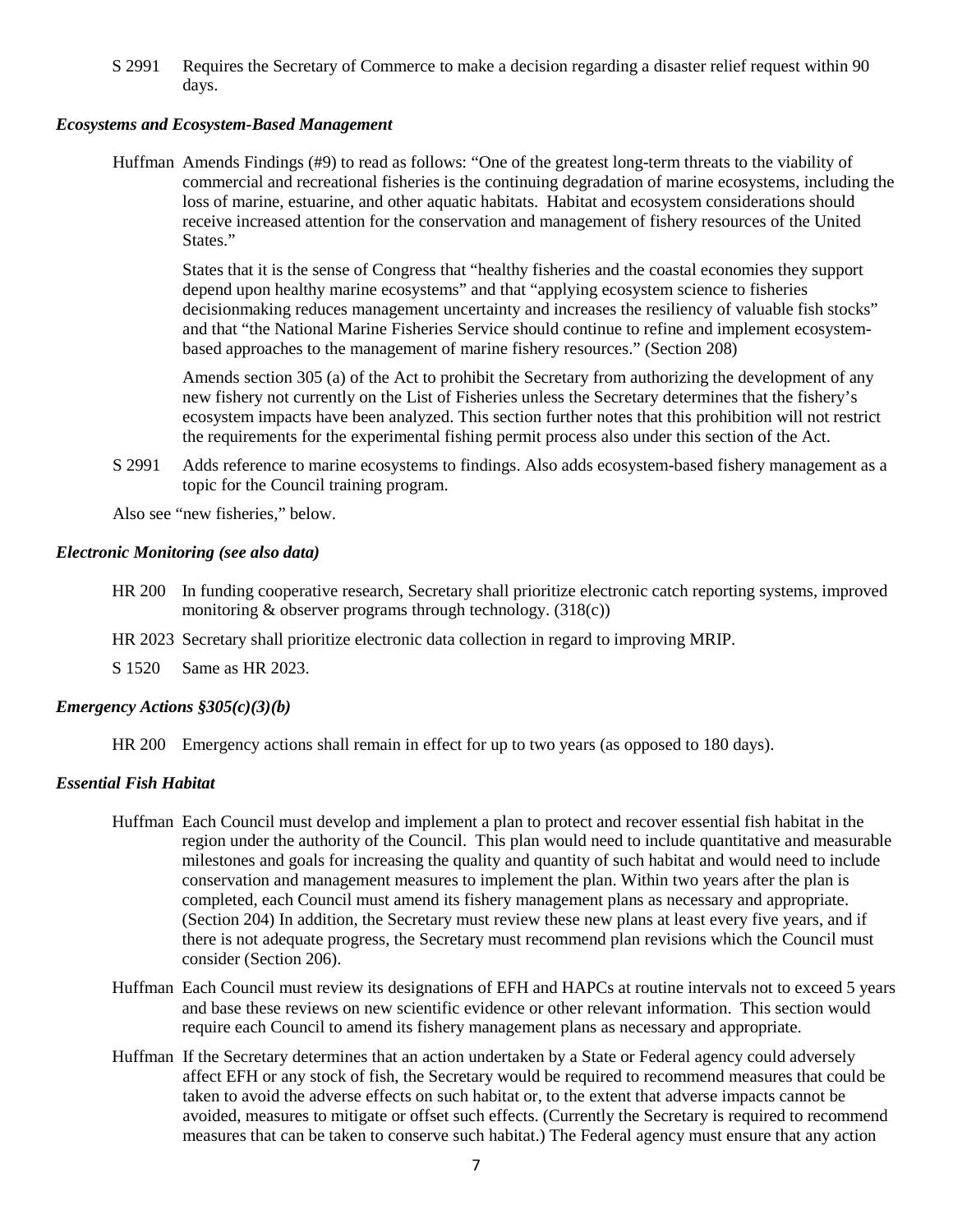avoids adverse effects on habitat or, to the extent that the adverse impacts cannot be avoided, the agency must mitigate or offset such adverse impacts. FMPs must describe and identify HAPCs based on the Secretarial guidelines to prevent adverse effects on habitat caused by fishing, require that the plan monitor efficacy of actions to prevent adverse effects, and require that the plan identify other actions to encourage the conservation and enhancement of such habitat. (Section 207).

### *Exempted Fishing Permits*

- *ANS 200 Adds new requirements that must be met prior to approval of EFPs, including: a requirement for a joint peer review of the EFP application by the appropriate regional fisheries science center and State marine fisheries commission; a determination by the Council or federal agency that the fishing activity to be conducted under the EFP will not negatively impact any conservation or management objectives in existing FMPs; a determination that the social and economic impacts and loss of fishing opportunities will be minimal; that the information collected under the EFP will have a positive and direct impact on conservation and management; and the Governor of each coastal state potentially impacted by the EFP be consulted. Prohibits the Secretary from issuing an EFP if the EFP establishes a limited access system or establishes a catch share program (does not apply to existing EFPs). Similar to HR 2023, but without expiration of EFPs after 12 months.*
- HR 2023 Would require peer review of all EFP proposals, would require all EFPs to expire after 12 months, and would impose a number of strict procedural requirements before EFPs can be issued (consultation with state governors, minimal loss of fishing opportunity for existing participants, etc.). This section would tighten the requirements for EFPs, by adding a number of procedural hurdles as well as a mandatory 12-month expiration time. Recreational fishing advocates in the Southeast have expressed the view that EFPs are being used to "reallocate" fish to commercial sectors, and this section of H.R. 2023 appears designed to reduce the availability and usage of EFPs.
- S 1520 Same.

#### *Fees*

S 1520 Secretary may collect fees to recover costs for managing LAPP programs. Must first prepare an analysis that identifies costs, to be included in FMP.

#### *Financial Report*

Huffman The Comptroller General must report to Congress, within 180 days of the enactment of this legislation, on the operations of the Regional Fishery Management Councils. This report would require a full accounting of all grant money received and distributed by the Councils for the preceding 10 years including an analysis of the deliverables and results of all grant-funded projects. In addition, the review would require an assessment of interactions of the Councils and Council staff with Congress for the 10 years preceding the enactment of this legislation including an analysis of the extent to which such interactions comply with prohibitions on lobbying Congress and prohibitions included in the conditions of any grants received by the Councils from NMFS. The section would also require an assessment of Council member and Council staff conflicts of interest. (Section 204)

### *Findings*

- HR 2023 Adds a section stating that commercial and recreational fishing are "fundamentally different activities" and require different management approaches.
- S 1520 Same as HR 2023.
- Huffman Similar to HR 2023. Also amends another Finding (#3) to make it read as follows "Commercial and recreational fishing (including charter fishing) constitute major sources of employment and contribute significantly to the economy of the Nation. Many coastal areas are dependent upon fishing and related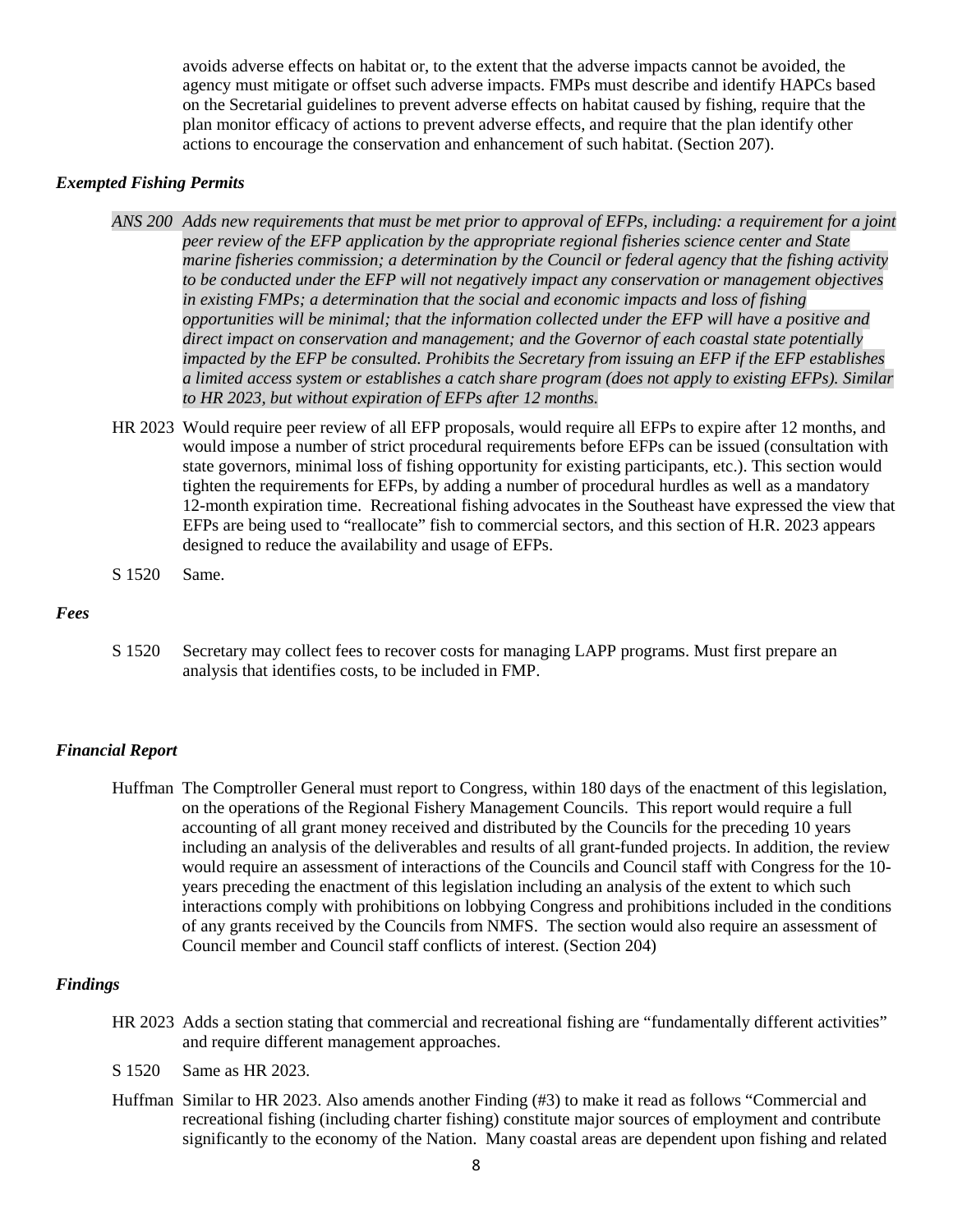activities, and their economies have been badly damaged by the overfishing of fishery resources; ensuring sustainable utilization of fishery resources is essential to the economic wellbeing of these areas."

Huffman Finding is amended to read "One of the greatest long-term threats to the viability of commercial and recreational fisheries is the continuing degradation of marine ecosystems, loss of marine, estuarine, and other aquatic habitats. Habitat and ecosystem considerations should receive increased attention for the conservation and management of fishery resources of the United States.

## *Foreign Fishing*

HR 200 Any fish seized from a foreign vessel engaged in illegal fishing activities in the EEZ shall not be considered in determining the total allowable catch for that fishery.

#### *Groundfish Buyback Loan*

Huffman Requires that the Secretary implement the fishing capacity reduction loan refinancing program within 90 days of the enactment and without further appropriations from Congress.

## *Highly Migratory Species*

Huffman Requires Secretary to ensure participation for U.S. territories and their fishing communities in the management of HMS that frequent the EEZ adjoining these territories, and to consider the interests of these U.S. territories in the management of highly migratory species in the EEZ adjoining these territories. Also amends the Western and Central Pacific Fisheries Convention Implementation Act to require that the U.S. be represented on the Commission by five U.S. Commissioners to be appointed by the President. Amends the Western Pacific Sustainable Fisheries Fund so that the Secretary (rather than the Western Pacific Fishery Management Council) accepts and deposit funds and authorizes U.S. Participating Territories to use these funds for other purposes as these entities determine.

#### *International Fisheries*

S 2991 The Secretary shall designate a senior officer who is appointed by the President to serve as the Secretarial Representative for International Fisheries as a Commissioner under international agreements. This person will advise the Secretary and NOAA on international policy and management.

# *LAPPs: Catch Share Review §303(a)(C)(1)(g)*

HR 200 Adds some clarifying details about five-year review of catch share programs.

*ANS 200 Removes requirement for regular LAPP review.*

## *LAPPs: Fee Collection Report §304(d)(2)(D)*

HR 200 Requires the Secretary to report annually on the amount of fees collected from LAPP/community development programs and detail how the funds were spent. (Removed in ANS 200)

## *LAPPs: Study in Mixed-Use Fisheries*

S 1520 Calls for NAS study of the use of LAPPs in mixed-use fisheries.

*ANS 200 Same. Requires the NAS to identify inequities of LAPPs in mixed use fisheries and recommend potential factors which should be used in designing and establishing LAPPs in mixed use fisheries. Places a temporary moratorium on new LAPPs (if not already proposed) until NAS report is submitted.*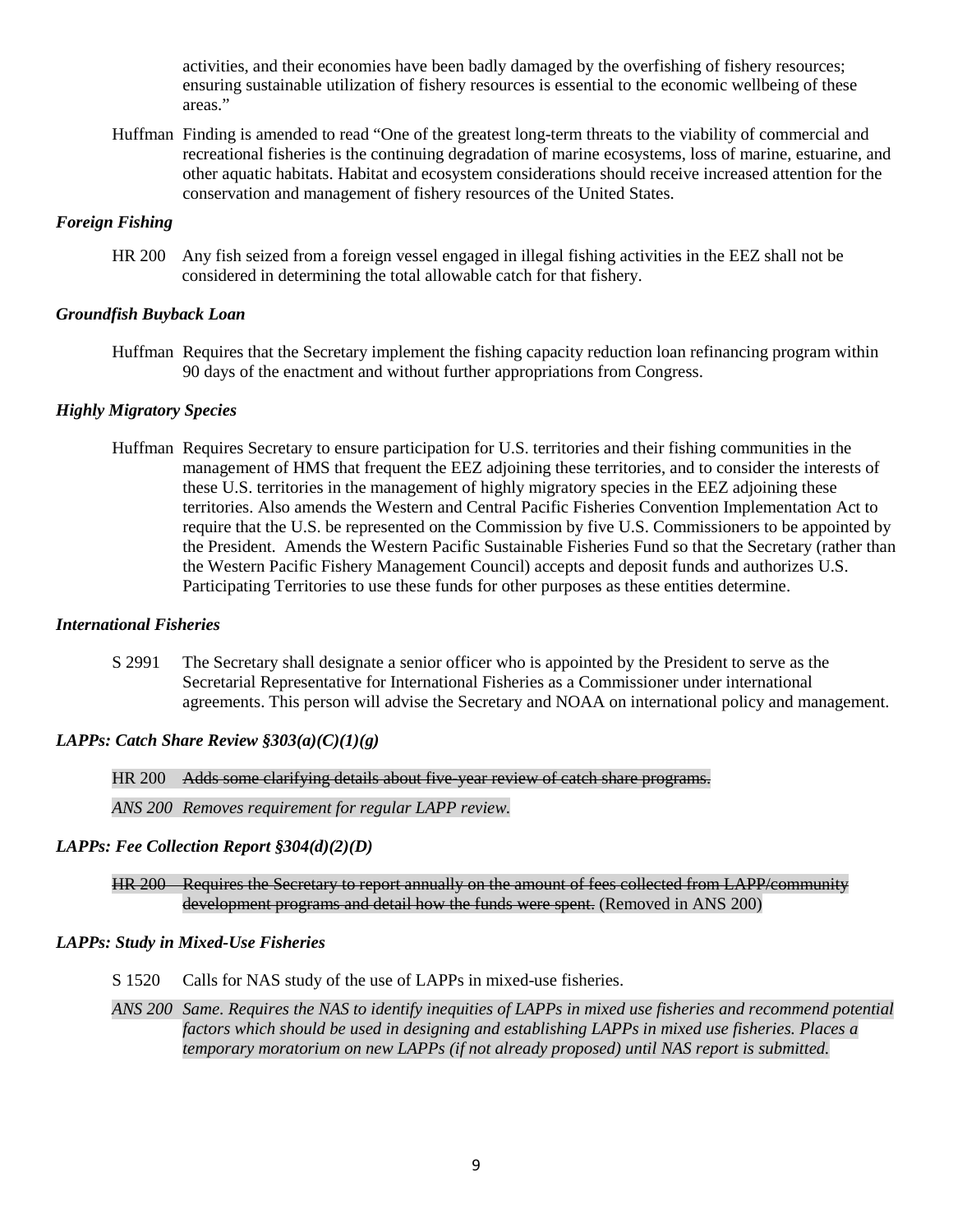### *Marketing*

S 2991 Secretary must analyze costs and benefits of establishing a seafood marketing program. Provides details of such program.

## *NEPA/Fishery Impact Statements §303(d)(7)\**

- HR 200 Adds details on fishery impact statement requirement; fulfillment of these stipulations satisfies the requirements of NEPA, but also adds NEPA to list of Acts that must be complied with in  $305(e)(1)$ . Deletes requirement for fishery impact statement in 303(a)(9).
- *ANS 200 Removes statement that "actions taken in accordance with this section are deemed to fulfill the requirements of the National Environmental Policy Act of 1969 and all implementing regulations."*

### *New Fisheries (Section 305(a))*

Huffman Secretary may not authorize the development of any new fishery not currently on the List of Fisheries unless the fishery's ecosystem impacts have been analyzed. This does not restrict EFP requirements. In addition, each Council must revise its list of approved fisheries and gear within 18 months of the date of enactment and at least once every five years thereafter. This revision must include specific and narrow terms and include the geographic range to ensure only active fisheries or new fisheries intended for Secretarial review are included. Secretary must make a determination related to any new fishery's ecosystem impacts, and then publish a revised list after public comment. Council must prepare a FMP or amendment for any new fishery on the revised list before that fishery can begin. Secretary must issue guidance regarding how fisheries are added to the list and how to know when a new fishery's ecosystem impacts are sufficiently analyzed. (Section 306)

## *Other Statutes (Section 5)*

HR 200 Notes that in case of conflict between MSA & NMSA, MSA shall control. Also notes that restriction on fisheries that are necessary to implement a recovery plan under ESA shall be done under the authority of the MSA.

#### *Practicable vs. Possible §304(e)(4)(A)(1)*

- HR 200 Rebuilding times shall be as short as practicable (as opposed to "possible")
- HR 2023 Same as HR 200.
- S 1520 The Wicker bill maintains the "possible" language (vs. "practicable").
- S 2991 Uses "possible."

#### *Preference to Students (§402(e)(4)\*)*

HR 200 In hiring people to collect information on marine recreational fishing, students studying water resource issues at an institute of higher education should be given preference. (Removed in ANS 200)

#### *Rebuilding: Alternative Strategies §304(e)(8)\**

HR 200 Councils may use alternative rebuilding strategies, including harvest control rules and fishing mortality targets.

Huffman Same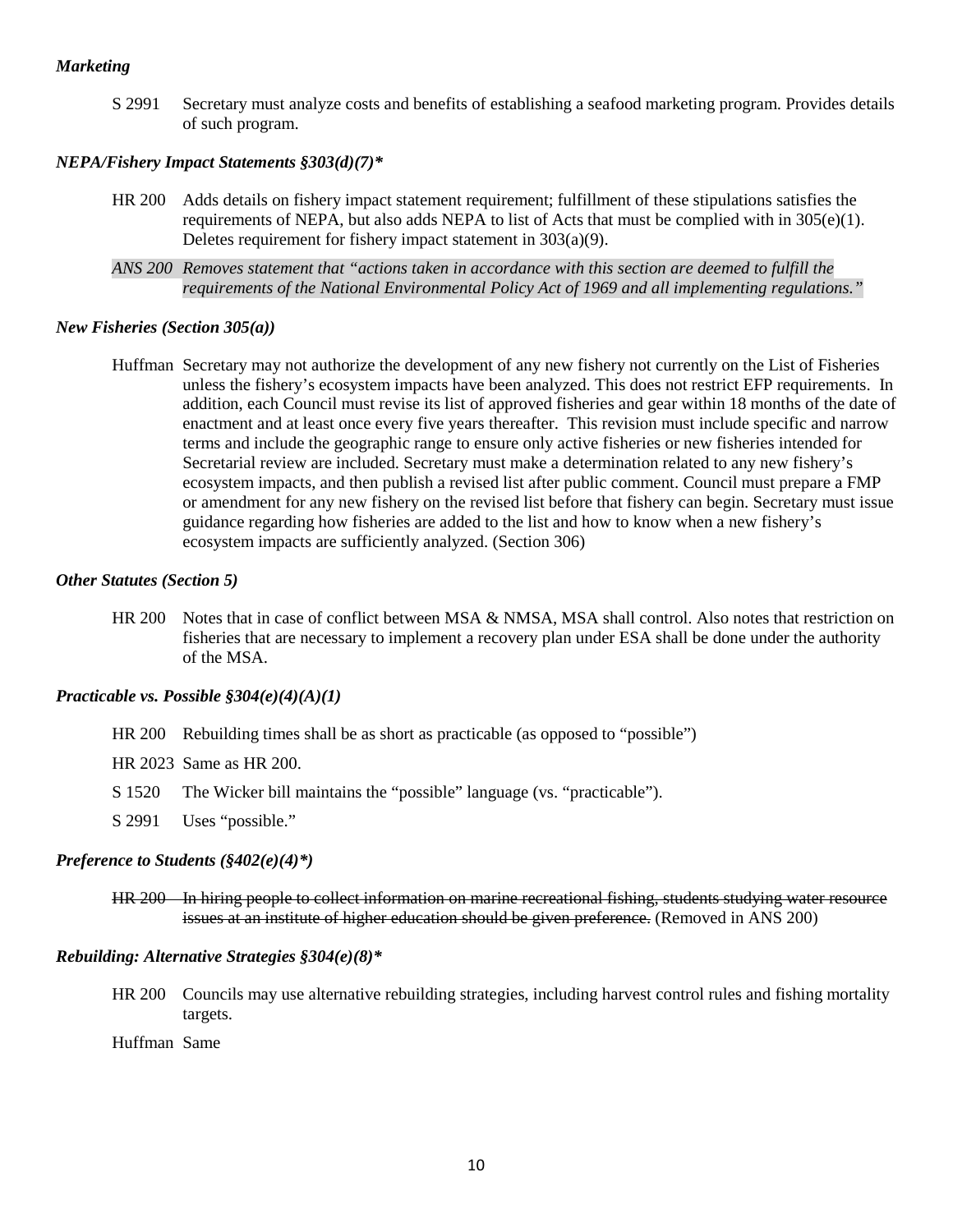## *Rebuilding: Ending §304(e)(9)\**

- HR 200 Councils may end rebuilding program if the Council's SSC determines and the Secretary agrees that a fishery is not depleted, either within two years of the effective date of a relevant FMP, amendment or regulation, or within 90 days after the next stock assessment after the determination.
- Huffman Councils may end a rebuilding program if the Council's SSC determines and the Secretary agrees that the stock was not overfished in the year the overfishing determination was based on, and that the stock has never been overfished since then, including the current year.

## *Rebuilding: Secretarial Review*

Huffman The Secretary must review any FMP, amendment, or regulations required under the rebuilding provisions at routine intervals not to exceed 2 years. The Secretary would be required to find that adequate progress toward ending overfishing and rebuilding of the affected stocks has not resulted if: the biomass of the stock is not increasing at a sufficient rate (a rate that it is unlikely that the stock will be rebuilt within the time period for rebuilding established in the rebuilding plan without changes); the level of fishing mortality or catch consistent with the FMP is exceeded, and the causes and rebuilding consequences and harvests exceeding the management plan are not corrected; when rebuilding expectations are significantly changed due to new information; or for other appropriate reasons. If the rebuilding plans, etc. have not resulted in adequate progress toward ending overfishing and rebuilding, the Secretary must assess the extent to which bycatch, the lack of forage fish, or adverse effects on EFH are causing or contributing to the lack of adequate progress. If an overfished *highly migratory species* is not making adequate progress toward rebuilding, the Secretary must immediately make necessary revisions to achieve adequate progress. For all other fisheries, if adequate progress is not being made, the Secretary must notify the appropriate Council and make recommendations on further conservation and management measures. If the Secretary determines that adequate progress is not being made toward rebuilding, a revised rebuilding plan should be developed. This requirement does not change the deadline for rebuilding a stock or stock complex unless the rebuilding expectations are significantly changed due to new information. Councils may not adopt an FMP, amendment, etc., for any fishery that has previously been under a rebuilding plan that did not rebuild the fishery to the biomass necessary to achieve MSY unless the new plan has at least a 75 percent chance of rebuilding within the time limit proposed by the Council. (Section 206)

## *Rebuilding: Time (§304(e)(4)(A))*

- HR 200 Rebuilding may not exceed the time **the stock would be rebuilt without fishing, plus one mean generation**, with exceptions for biology, environmental conditions, international agreements, cause of depletion outside the jurisdiction of the Council, mixed-stock fisheries, informal transboundary agreements, "unusual events." Rebuilding may take into account predator/prey relationships. For fisheries managed under an international agreement, rebuilding times should reflect traditional participation in the fishery, relative to other nations, by US fishermen. Requires a schedule for reviewing rebuilding progress.
- HR 2023 Except when management measures under an international agreement dictate otherwise, **rebuilding time shall not exceed 10 years**, except when the biology of the stock or other environmental conditions dictate otherwise, **or the sum of time in which the stock is expected to surpass its MSY biomass level without fishing, and the mean generation time of the stock of fish[i](#page-13-0)** .
- S 1520 Same as HR 2023 but does not include "except in cases where the biology of the stock of fish or other environmental conditions dictate otherwise…" This phrase in HR 2023 was believed to create a loophole that the drafters did not intend.
- Huffman Removes the requirement to rebuild within 10 years and replaces it with the requirement for rebuilding to "**not exceed the time the stock of fish would be rebuilt without fishing occurring plus one mean generation**, unless management measures under an international agreement in which the U.S. participates dictate otherwise." Each rebuilding plan must "specify a schedule for reviewing the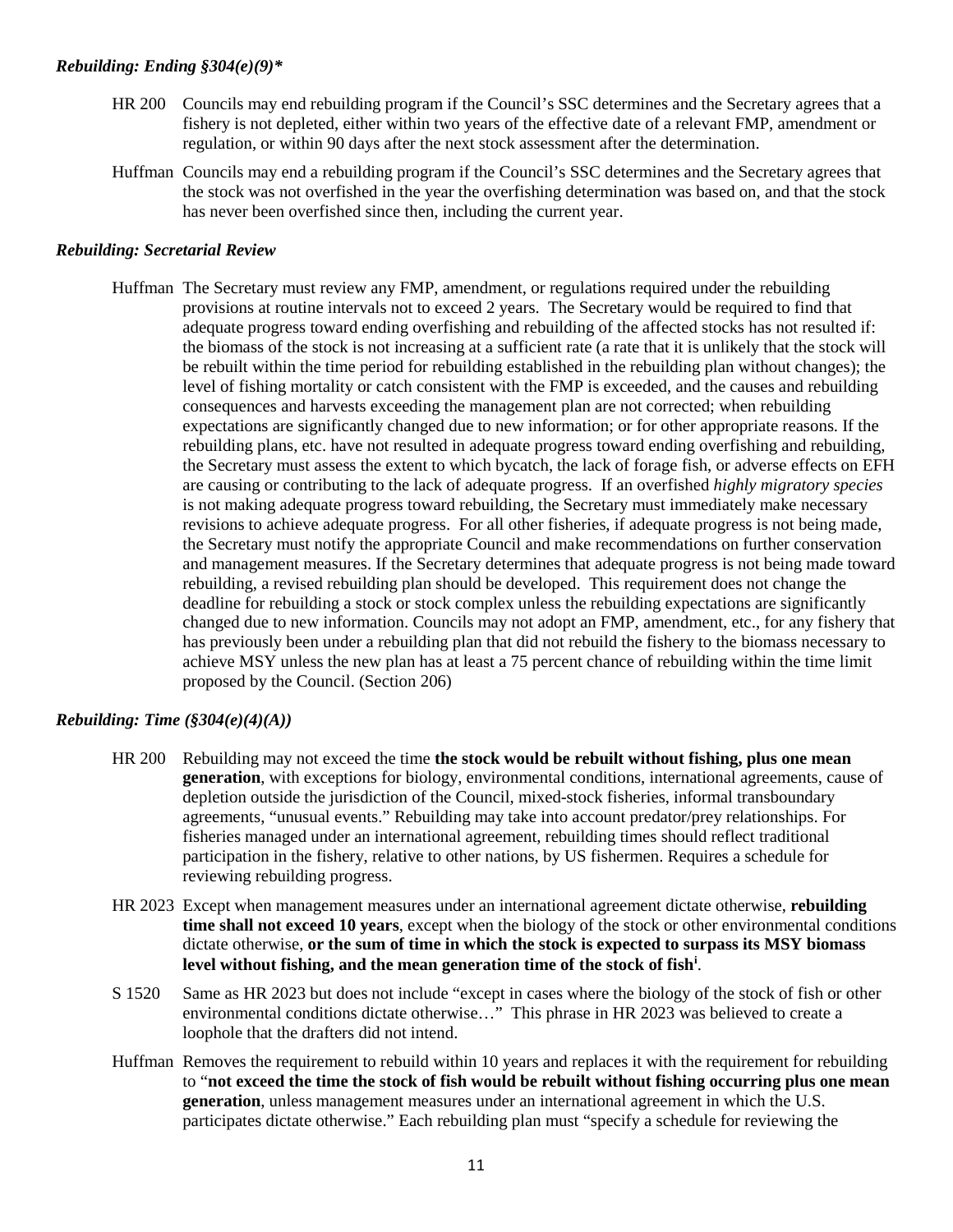rebuilding targets, evaluating environmental impacts on rebuilding progress, and evaluating progress being made toward reaching rebuilding targets." (Section 206)

S 2991 Similar to HR 2023. Except when management measures under an international agreement dictate otherwise, **rebuilding time shall not exceed 10 years**, except when the biology of the stock or other environmental conditions dictate otherwise, **or the sum of time in which the stock is expected to rebuild to its MSY biomass level without fishing, and the mean generation time of the stock of fish**, if those values are the best scientific information available.

### *Recreation: Data Collection 401(g)(4)\**

HR 200 Requires Federal-state partnerships to develop best practices for implementing recreational fishery data collection programs, and create a grant program to States to improve these programs, and require a National Research Council study of recreational fisheries data survey methods.

*ANS 200 Adds requirement for Secretary to develop guidance for best practices.*

- S 1520 Generally the same as HR 200, but adds funds from Saltonstall-Kennedy program to implement this section.
- HR 2023 Generally the same as HR 200, but adds funds from MRIP program to implement this section.
- S 1748 See "cooperative research."

Huffman Similar to HR 200.

## *Recreation: NAS Report on MRIP Data §304(e)(8)\**

- *ANS 200 Secretary shall consider and implement recommendations of the NAS in "Review of the Marine Recreational Information Program" report (2017), including prioritizing the evaluation of electronic data collection, including smartphone applications, electronic diaries for prospective data collection, and an Internet website option for panel members or for the public; evaluating whether the design of MRIP for the purposes of stock assessment is compatible with the needs of in-season management of ACLs; and, if not, determine an alternative method for in-season management.*
- HR 2023 Same as ANS 200, except Secretary must submit report to Congress.
- HR 2023 Would provide for a NAS study of whether MRIP is compatible with the needs of in-season management and whether recreational sectors should use ACLs (applies to all Councils). Would require Secretary to report on the study, with recommendations for improving MRIP.
- S 1520 Same.
- S 1748 Same.

#### *Recreation: Registration*

- HR 200 Requires Secretary to create partnerships with states and issue guidance to improve state angler registration programs. Requires biennial reports to Congress, and would allocate a portion of MRIP funding to state grants for the purpose of improving rec fishing data collection. (Removed in ANS 200)
- HR 2023 Requires Secretary to create partnerships with states and issue guidance, to improve state angler registration programs. Requires biennial reports to Congress, and would allocate a portion of MRIP funding to state grants for the purpose of improving rec fishing data collection.
- S 1520 Same.

## *Reports (other)*

S 2991 Requires yearly Secretarial report on Western Pacific Sustainable Fisheries Fund, Limited Access System Administration Fund, North Pacific Fishery Observer Fund, Fisheries Conservation and Management Fund, Fisheries Enforcement Fund.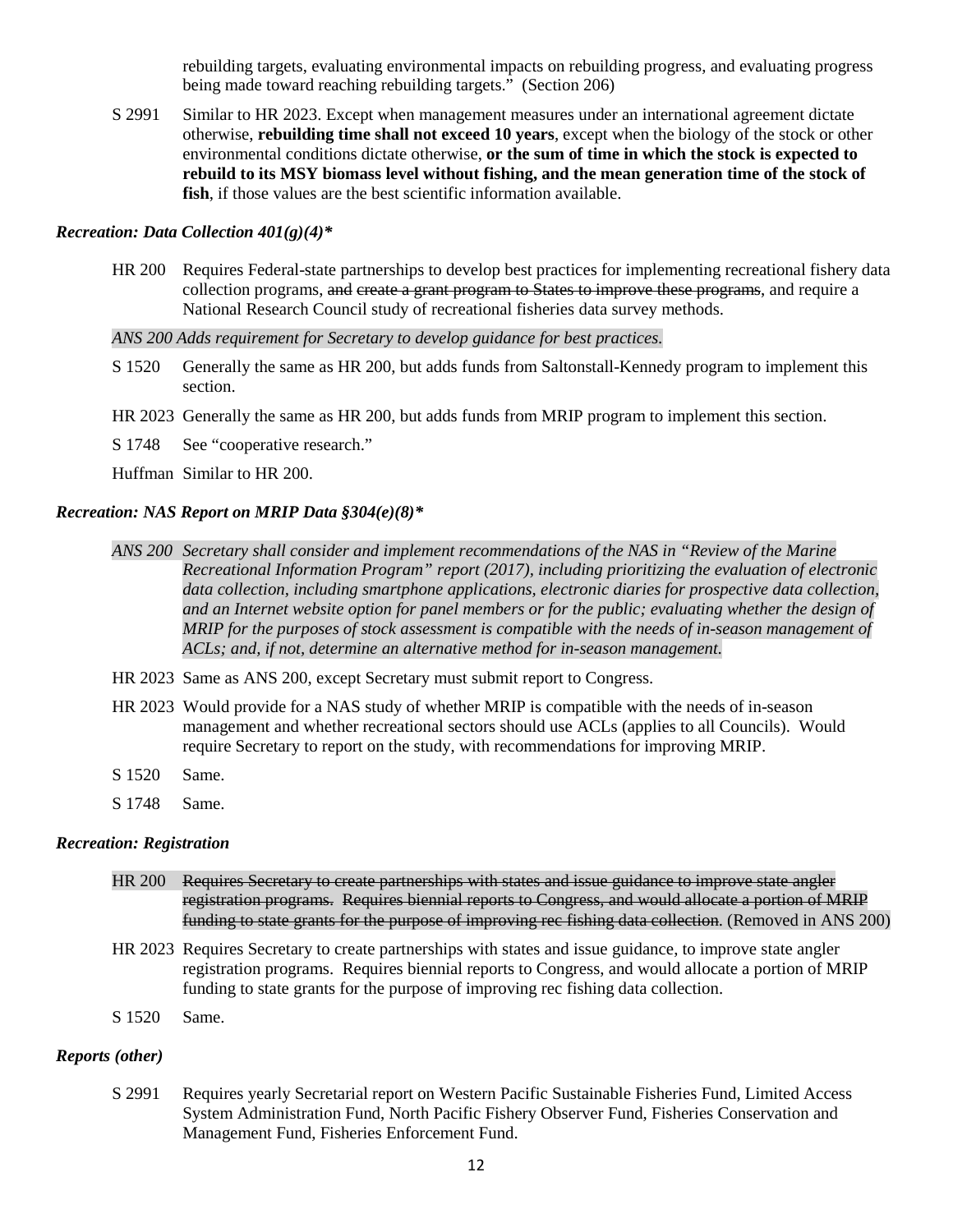#### *Saltonstall-Kennedy Funds*

- S 1520 Uses S/K funds to improve MRIP program.
- Huffman Amends S/K Act to remove a sunset date and to require that all funds collected by the Secretary of Agriculture and transferred to the Secretary of Commerce shall be used only for the purposes of providing grants for fisheries research and development projects.

## *Science*

Huffman Section 301 includes the "Healthy Fisheries Through Better Science" Act. This section would require that the Secretary report to Congress within one year (and annually thereafter) on progress being made toward prioritizing and improving stock assessments. The report would summarize the methods used for assessing all stocks of fish for which a FMP is in effect and explain which stocks have been assessed and why. It must summarize each stock assessment and update completed during the preceding year, include the schedule for all upcoming stock assessments and updates, and identify data and analysis (especially re recreational fishing) that would reduce uncertainty in and improve the accuracy of future stock assessments, including whether such data and analysis could be provided by fishermen, fishing communities, universities and research institutions.

This section would also amend an existing Finding such that it would read (with new language in italics), "The collection of reliable data is essential to the effective conservation, management, and scientific understanding of the fishery resources of the United States. *Fisheries management is most effective when it uses the best scientific information available, and incorporates such information from governmental and nongovernmental sources, including State and Federal agency staff, fishermen, fishing communities, universities, nonprofit organizations, traditional knowledge from Tribes and subsistence fishermen, ad research institutions. Scientific and statistical committees should consider such information when seeing he best scientific information available to form the basis of conservation and management*." (Similar to HR 200)

## *Stock Assessments*

- HR 200 Secretary must publish plan to conduct stock assessments for all stocks of fish under an FMP. For each previously-assessed stock, the plan should establish a reasonable schedule for updating the assessment. Subject to appropriations, require completion of a new stock assessment or update every five years, or as specified by the Secretary. For unassessed stocks, establish a reasonable schedule and require an assessment within 3 years or as specified by the Secretary. Identify data, esp. concerning recreational fishing, that would reduce uncertainty, and whether could be provided by fishermen, fishing communities, universities, and research institutions. Stock assessments not necessary if Secretary determines such. Plan must be issued within 2 years after enactment of Act.
- S 1748 Essentially the same as HR 200. Proceeds from fines may be used to fund stock assessments, surveys, and data collection. And instead of two years, the Secretary has one year to complete the plan.
- S 2991 Proceeds from fines may be used to fund stock assessments, surveys, and data collection.
- S 2991 Similar to HR 200 (differences italicized): Secretary, *in consultation with Councils*, must publish plan to conduct stock assessments for all stocks of fish under an FMP. For each previously-assessed stock, the plan should establish a reasonable schedule for updating the assessment. Subject to appropriations, require completion of a new stock assessment or update *at least once* every five years, *except a Council may delay action for up to three years;* or as specified by the Secretary. For *economically important* unassessed stocks, establish a reasonable schedule and require an assessment within 3 years or as specified by the Secretary. Identify data, esp. concerning recreational fishing, that would reduce uncertainty, and whether could be provided through *nongovernmental sources,* such as fishermen, fishing communities, universities, and research institutions. Stock assessments not necessary if Secretary determines such. Plan must be issued within *one year* after enactment of Act.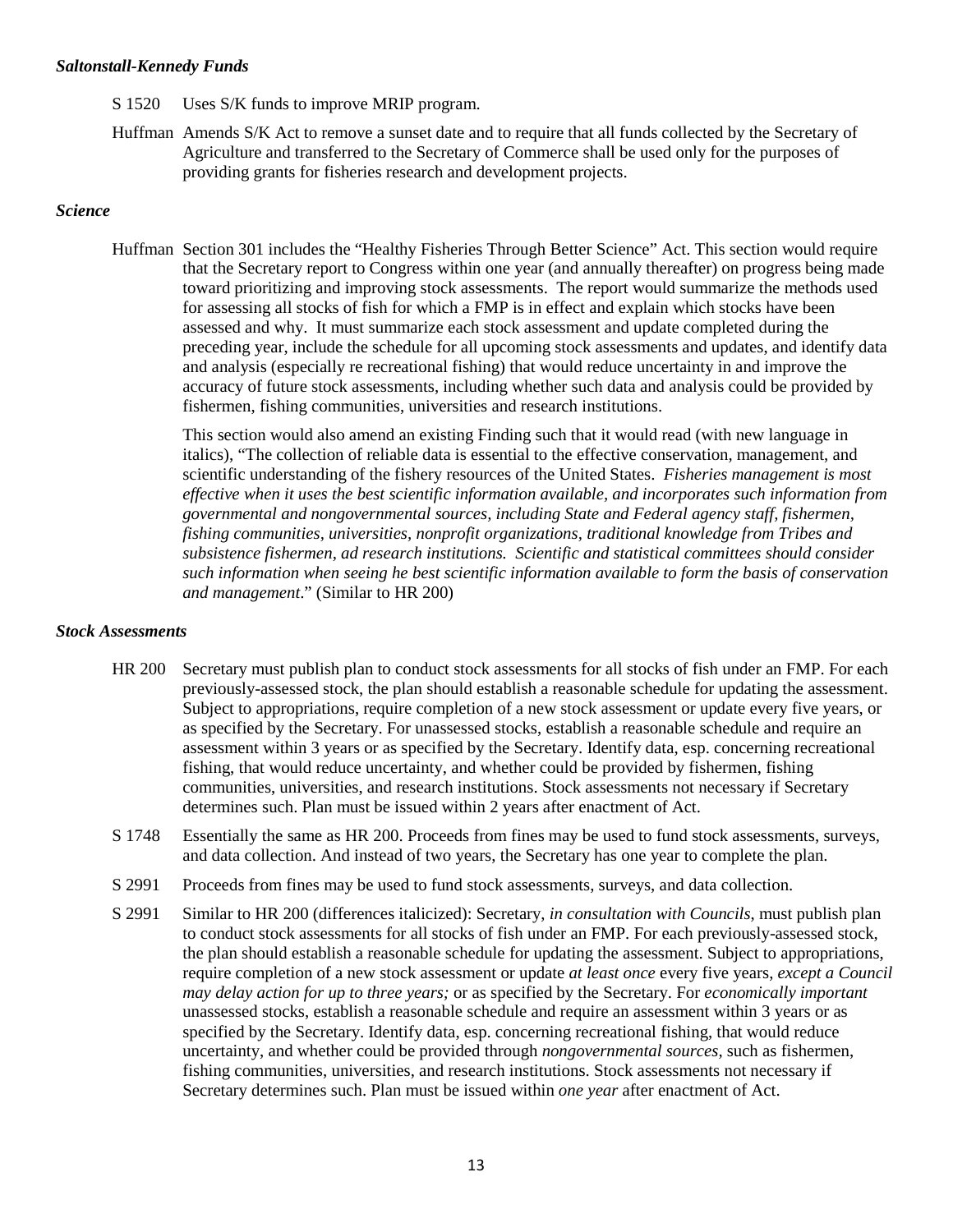### *Subsistence*

HR 200 Adds "and subsistence" to several references to recreational fisheries.

Huffman Same.

S 2991 Same. Also adds references to tribes throughout (as in state, tribal, Federal agencies)

# *Labeling/Traceability*

- S 2991 Fish are considered "sustainably caught" if harvest in accordance with the MSA (or equivalent management measures), and if not overfished/overfishing.
- S 2991 Falsely labeling or identifying fish, fish parts, etc., is unlawful (S 2991 page 24)

## *Technical Corrections*

- Huffman Section 2(a)(3) is amended to read as follows ''Commercial and recreational fishing (including charter fishing) constitute major sources of employment and contribute significantly to the economy of the Nation. Many coastal areas are dependent upon fishing and related activities, and their economies have been badly damaged by the overfishing of fishery resources; ensuring sustainable utilization of fishery resources is essential to the economic wellbeing of these areas.'' (Removes reference to damage caused by foreign fishing).
- HR 2023 Changes this section to read "Commercial and recreational fishing (including charter fishing) constitute major sources of employment and contribute significantly to the economy of the Nation. Many coastal areas are dependent upon fishing and related activities."

# *Travel and Votes*

 $\overline{\phantom{a}}$ 

Huffman Requires each Council, to the extent possible, to minimize the amount and cost of member and staff travel by the use of electronic means for remote participation during meetings, including for voting. Also requires that, at the request of any Council voting member, the Council hold a roll call vote on any matter before the Council. Requires Councils to hold a recorded vote on all nonprocedural matters before the Council. (Section 204)

# *Webcasts/Transparency §302(i)(G)\**

- HR 200 Requires each Council to provide a webcast, audio recording, or live broadcast of Council and CCC meetings; and audio, video, or a searchable audio or written transcript of each Council and SSC meeting online within 30 days of the meeting. Secretary will maintain archive. Also adds provision that each SSC shall "carry out [its duties] in a transparent manner, allowing for public involvement in the process."
- S 1748 Councils must post video or audio webcast of each Council and SSC meeting within 30 days of the meeting. Also adds provision that each SSC shall "carry out [its duties] in a transparent manner, allowing for public involvement in the process."
- Huffman This section would require that decisions and recommendations of the committees and panels of the Councils be developed in a transparent manner. (Section 203)
- Huffman Webcast/recording/archiving requirements are the same as HR 200. (Section 203)
- S 2991 Same as 1748. Similar to HR 200.

<span id="page-13-0"></span><sup>i</sup> This section would take the "Tmin + 1 mean generation" formula from the NS1 Guidelines and put it into the statute, as an alternative to the existing 10-year timeline. The way this bill restructures Section 304(e)(4)(A)(ii) would create some ambiguity due to the retention of the exceptions to the 10-year timeline ("except in cases where . . ."), but presumably the bill author(s) mean that rebuilding must be accomplished in either 10 years or Tmin + 1 mean generation time. If the intent of this amendment is to address the current discontinuity in rebuilding timelines, it is unclear why 10 years is retained as an option. Doing so would create a new